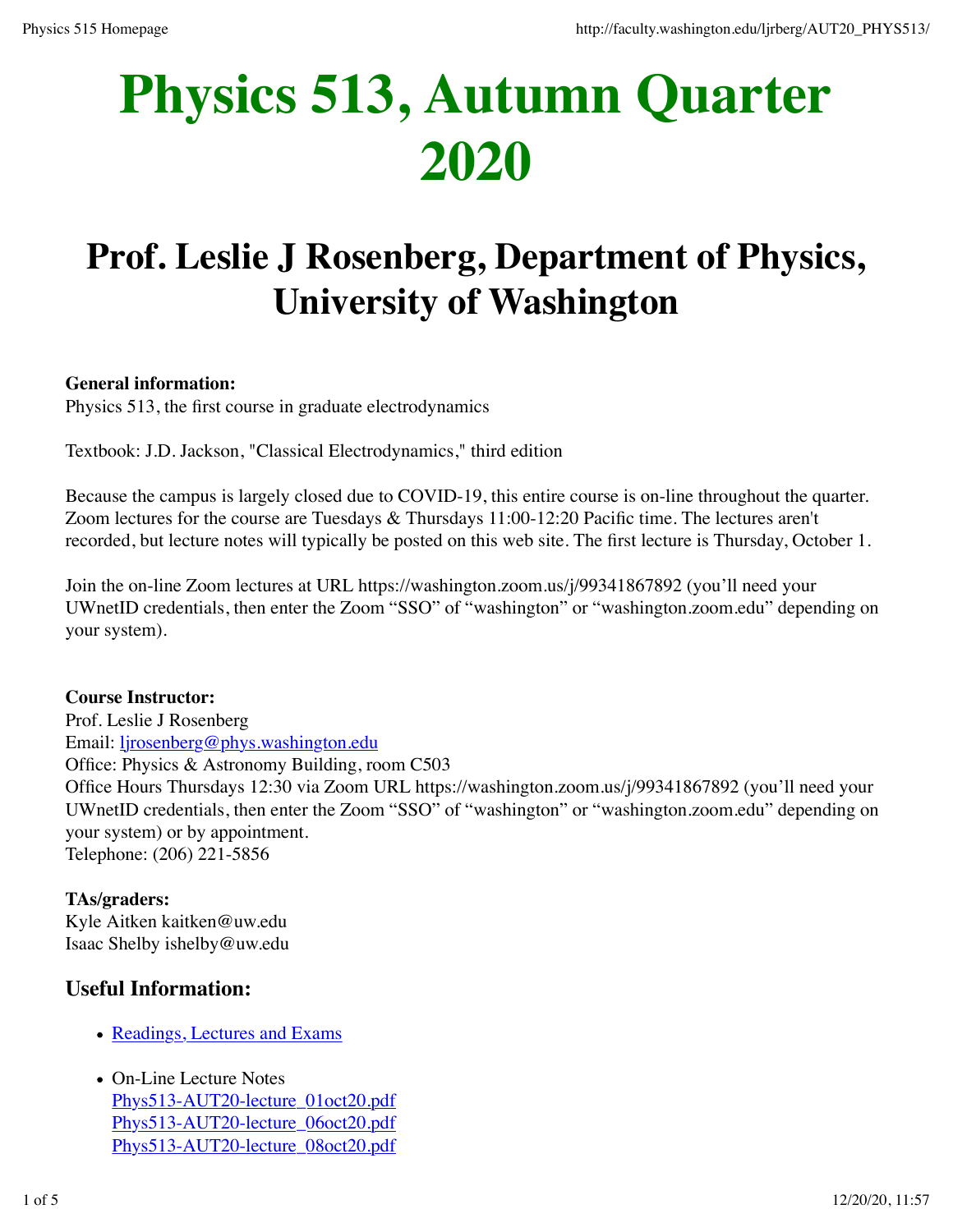Phys513-AUT20-lecture\_13oct20.pdf Phys513-AUT20-lecture\_15oct20.pdf Phys513-AUT20-lecture\_20oct20.pdf Phys513-AUT20-lecture\_22oct20.pdf Phys513-AUT20-lecture\_27oct20.pdf Phys513-AUT20-lecture\_29oct20.pdf Phys513-AUT20-lecture\_03nov20.pdf Phys513-AUT20-lecture\_05nov20.pdf Phys513-AUT20-lecture\_10nov20.pdf No lecture 12nov20 Phys513-AUT20-lecture\_17nov20.pdf Phys513-AUT20-lecture\_19nov20.pdf Phys513-AUT20-lecture\_24nov20.pdf No lecture 26nov20 Phys513-AUT20-lecture\_01dec20.pdf Phys513-AUT20-lecture\_03dec20.pdf Phys513-AUT20-lecture\_08dec20.pdf Phys513-AUT20-lecture\_10dec20.pdf

- Special Lectures Reciprocity property of the Green's function.
- Homework

Homework 1 (Due October 12; note submission instructions on assignment). Homework 1 solutions Homework 2 (Due October 19; note submission instructions on assignment). Homework 2 solutions Homework 3 (Due October 26; note submission instructions on assignment). Homework 3 solutions Homework 4 (Due November 2; note submission instructions on assignment). Homework 4 solutions No homework 5 Homework 6 (Due November 16; note submission instructions on assignment). Homework 6 solutions Homework 7 (Due November 23; note submission instructions on assignment). Homework 7 solutions No homework 8 Homework 9 (Due December 7; note submission instructions on assignment). Homework 9 solutions No homework posted the last week of class.

• Midterm-1 exam information.

The midterm exam will be posted here on Friday, November 6, at 4pm Pacific time. You should spend 1 hour and 20 minutes working on the exam. It's due via email on Monday, November 9, at 4pm Pacific time. Points will be deducted for late submission. The exam contains more detailed submission instructions. The exam is open-book; you may refer to Jackson, your lecture notes and this web site. The exam could potentially include any of the material in lectures, special lectures, homework and the text through section 4.3. Take-home mid-term exam 1.

Email-submission instructions:

1. Scan your solutions as a single PDF file, one page per problem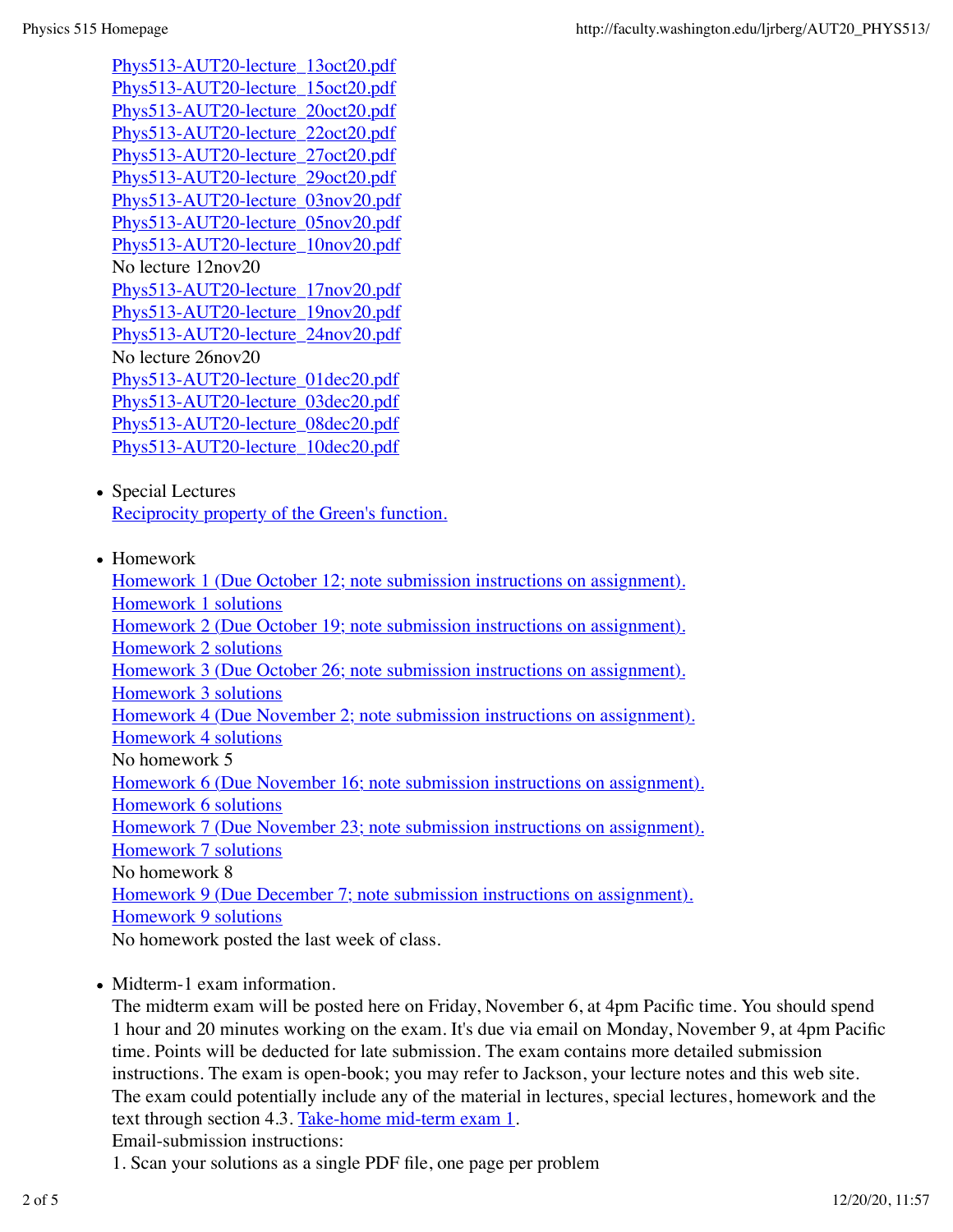- 2. Name your file midtermI-*lastname*.pdf
- 3. Attach your file to an email
- 4. ... with subject line midtermI-*lastname*
- 5. Send the email to ljrosenberg@phys.washington.edu

Exam statistics: Average 71.4, st.deviation 18.8, min. 3, max. 98.

"Final"-exam information.

The final exam (more properly, midterm-2 exam) will be posted here on Thursday, December 10, at 4pm Pacific time. It's due via email on Friday, December 11, at 4pm Pacific time. The exam contains more detailed submission instructions. Points will be deducted for late submission. The exam is openbook; you may refer to Jackson, your lecture notes and this web site. The exam could potentially include any of the material in lectures, special lectures, homework and the text through section 6.3. Take-home mid-term exam 2.

Email-submission instructions:

- 1. Scan your solutions as a single PDF file, one page per problem
- 2. Name your file midterm2-*lastname*.pdf
- 3. Attach your file to an email
- 4. ... with subject line midterm2-*lastname*
- 5. Send the email to ljrosenberg@phys.washington.edu

Exam statistics: Average 71.6, st.deviation 16.9, min. 7, max. 100.

#### **Recent course news:**

- [12Nov2020 11:00] No lecture or office hours today. Sorry for the late notice.
- [28Sep2020 9:00] The first class day is Thursday, October 1. Zoom lectures are Tuesdays and Thursdays, see above.

## **Lecture Instructor's Comments**

Welcome to Physics 513, the first of a three-quarter sequence of graduate classical electrodynamics. This is a wonderful topic, it's challenging and stimulating. I think it's the most enjoyable and edifying course in the Physics graduate curriculum. Electrodynamics is crucial for understanding the underpinnings of the physical and biological sciences. It's also essential for modern technology. Going forward in your career, a familiarity with Jackson chapters 1-16 will allow you to converse sensibly with your colleagues.

There are many ways to approach electrodynamics. Roughly speaking, there's the formal approach (starting with the Lagrangian of electrodynamics) of Landau and Lifshitz and the historical approach (starting with electric charges and electrostatics) of Jackson. We'll use Jackson's text "Classical Electrodynamics". You might want more details or other topics than found in Jackson, or perhaps you'd like an alternative approach, and I assure you there are many approaches. In which case you might want to look at, e.g., Panofsky and Phillips "Classical Electricity and Magnetism". Two very good, very readable, books for some of the more formal aspects of the classical field theory but with fewer applications are Landau and Lifshitz "The Classical Theory of Fields" and "Electrodynamics of Continuous Media". Another nice thing about Landau and Lifshitz "Fields" is halfway through the text, General Relativity enters rather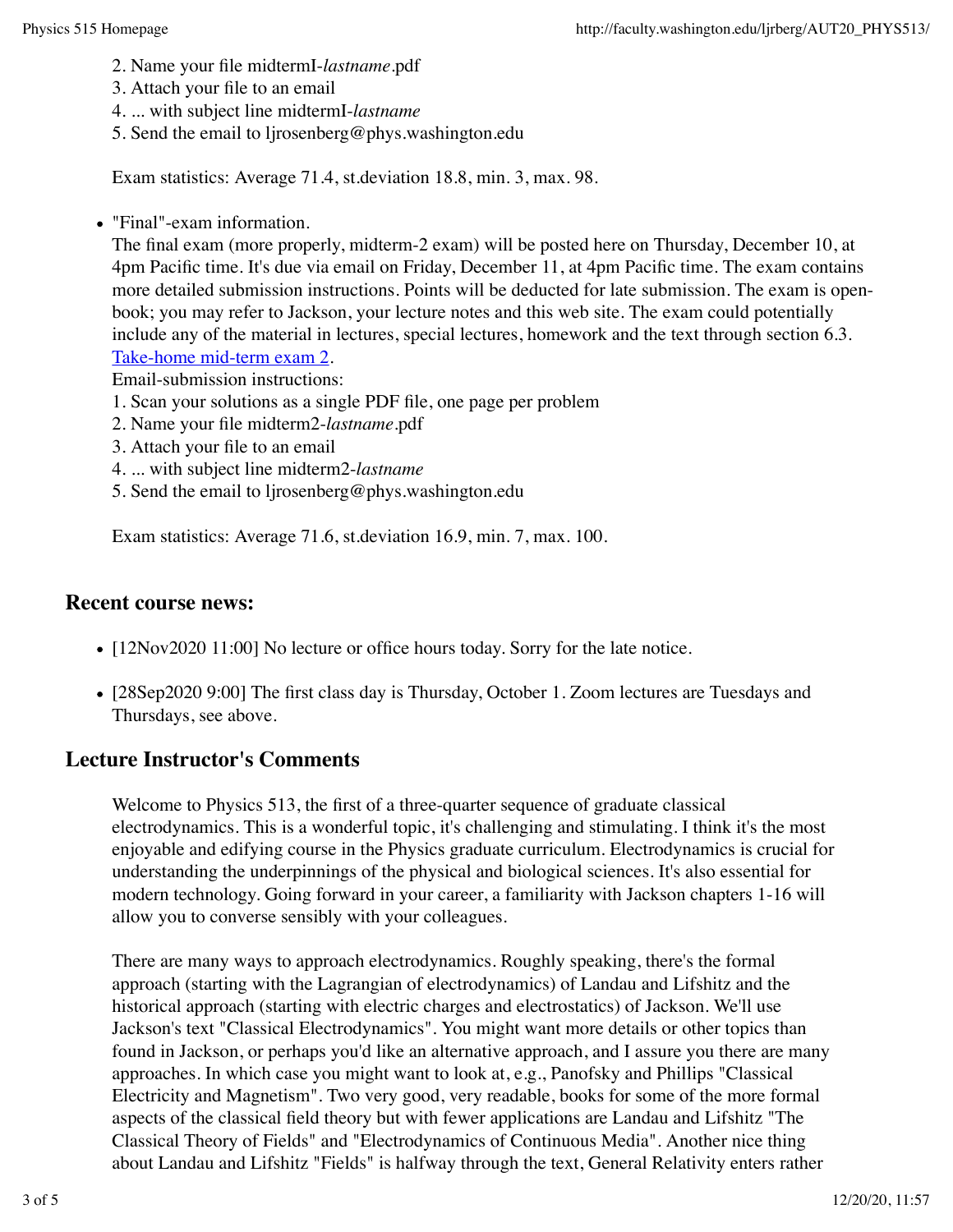seamlessly. There's a movement in teaching graduate electrodynamics to present the topic in the language of differential forms, but we won't do so. However, if you're interested in this approach, a good introduction is Misner, Thorne and Wheeler "Gravitation" chapter 2. A slightly more elementary but very good graduate electrodynamics text is Slater and Frank "Electromagnetism". Most homework problems in this course, and indeed the majority of homework problems in most texts, are adapted from Smythe, "Static and Dynamic Electricity", a challenging text with an archaic and hard-to-read notation; Smythe adapted the problems in that text from a compilation of Oxford University graduate exam problems. A more modern electrodynamics text is Zangwell, "Modern Electrodynamics", it has good reviews, but I haven't yet gone through it in detail. It also has some new problems. There's no perfect text, and every text has gems scattered throughout.

Mathematical methods are interspersed throughout the course as needed, Jackson is good about introducing the necessary mathematics background. For a math refresher, there are many suitable texts, e.g., Dennery and Krzywicki "Mathematics for Physicists". I think the gold standard of mathematical physics texts are the two volumes of Morse and Feshbach, "Methods of Mathematical Physics".

That said, for the first quarter we'll follow Jackson's text somewhat closely.

**Syllabus** The syllabus for 513 starts with chapter 1 in Jackson, the beginnings of electrostatics. With luck, this quarter we'll be able to get through chapter 5, magnetostatics. We'll follow the text in more or less the text ordering, though we'll sometimes supplement Jackson's presentation with added material. See above for a link to the readings and lectures. Try to read the relevant text and added material before class; this will take time but there's a big payoff in understanding. Alas, I've found in teaching this course the syllabus readings become out of sync with the lectures, so you'll have to pay attention.

**Grading** 40% of your grade is assigned to the midterm exam, 40% to the "final" (second midterm) exam, 20% to the homework.

**Midterm and "final" exam**: There will be a midterm exam and a "final" exam (more properly a second midterm exam). Both are take-home exams. Exams are to be your own work; you aren't permitted to collaborate with any other person.

**Note that there are no make-up exams or make-up homework**. Students with outside professional, service, or career commitments (i.e. military service, professional conference presentation, etc.) conflicting exactly with the exam dates must contact the instructor in the first two weeks of the quarter to establish alternate procedures. I'm quite flexible in this regard but you'll need to contact me beforehand. Students who miss an exam or homework due to illness should contact the instructor as soon as you're reasonably able to discuss alternate procedures. Except for debilitating illness or other crisis, students who miss an exam or homework without making prior arrangements with the instructor will get a zero for that score. Except for illness and circumstances noted above, a final grade of 0.0 may be assigned to any student who misses a midterm or final exam.

#### **Homework**:

Lecture homework will generally be assigned and collected weekly. Typically, homework is assigned Monday afternoon (Pacific time) and is due via email the next Monday afternoon (Pacific time). The assignments contain more submission details. The graders will consider neatness and logic of presentation, points will be deducted for lack of either. Words help in explaining your solution. Briefly, if your homework is a messy, incoherent scrawl, the graders